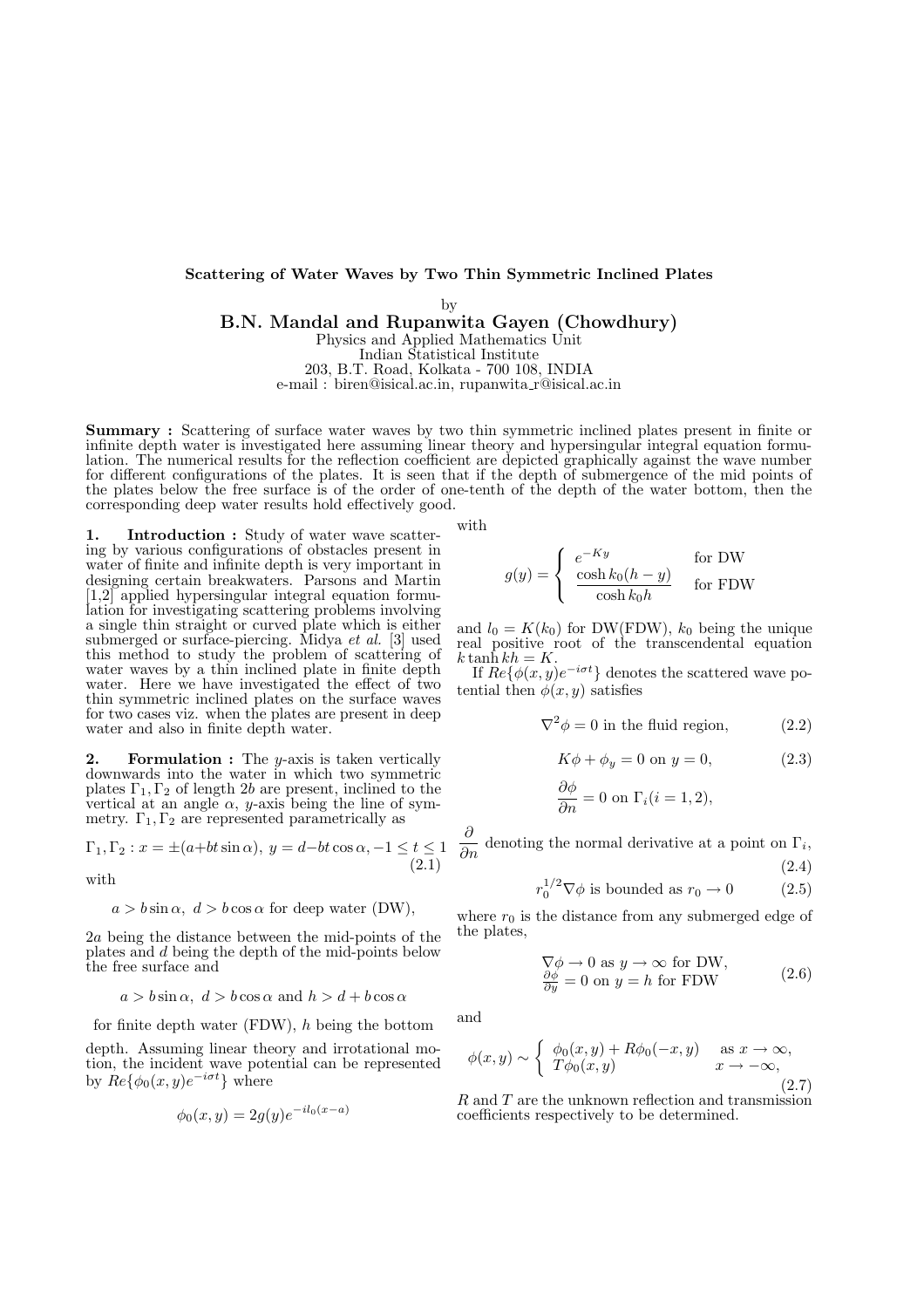3. Method of Solution : Due to the geometrical symmetry of the two plates about the y-axis,  $\phi(x, y)$ can be split into its symmetric and antisymmetric parts (w.r. to  $x$ ) as given by

$$
\phi(x, y) = \phi^{s}(x, y) + \phi^{a}(x, y)
$$

where

$$
\phi^s(-x, y) = \phi^s(x, y) \text{ and } \phi^a(-x, y) = -\phi^a(x, y)
$$

so that the analysis can be restricted to the region  $x \geq 0$  only.

Then  $\phi^{s,a}(x, y)$  satisfy equations (2.2) to (2.6) together with

$$
\phi_x^s(0, y) = 0, \ \phi^a(0, y) = 0,
$$

for  $y \ge 0$  for DW and  $0 \le y \le h$  for FDW.

Let the behaviours of  $\overline{\phi}^{s,a}(\overline{x},y)$  for large x be represented by

$$
\phi^{s,a}(x,y) \to g(y) \left[ e^{-il_0(x-a)} + R^{s,a} e^{il_0(x-a)} \right]
$$

where  $R^{s,a}$  are unknown constants, then  $R^{s,a}$  are related to  $R$  and  $T$  by

$$
R, T = \frac{1}{2}(R^s \pm R^a)e^{-2il_0a}.
$$
 (2.8)

The Green's integral theorem is applied to the functions

$$
\psi^{s,a}(x,y) = \phi^{s,a}(x,y) - g(y)e^{-il_0(x-a)}
$$

and  $\mathcal{G}^{s,a}(x,y;\xi,\eta) = G(x,y;\xi,\eta) \pm G(-x,y;\xi,\eta)$ where for finite depth water  $G(x, y; \xi, \eta)$  is given by

$$
G(x, y; \xi, \eta) = \ln \frac{r}{r'} - 2 \int_{C_1} \frac{e^{-k(y+\eta)}}{k - K} \cos k(x - \xi) dk
$$
  
2\int\_{C\_1} e^{-kh} L(k, y) L(k, \eta) \cdot \frac{1}{k!} \cdot \frac{1}{k!} \cdot \frac{1}{k!} \cdot \frac{1}{k!} \cdot \frac{1}{k!} \cdot \frac{1}{k!} \cdot \frac{1}{k!} \cdot \frac{1}{k!} \cdot \frac{1}{k!} \cdot \frac{1}{k!} \cdot \frac{1}{k!} \cdot \frac{1}{k!} \cdot \frac{1}{k!} \cdot \frac{1}{k!} \cdot \frac{1}{k!} \cdot \frac{1}{k!} \cdot \frac{1}{k!} \cdot \frac{1}{k!} \cdot \frac{1}{k!} \cdot \frac{1}{k!} \cdot \frac{1}{k!} \cdot \frac{1}{k!} \cdot \frac{1}{k!} \cdot \frac{1}{k!} \cdot \frac{1}{k!} \cdot \frac{1}{k!} \cdot \frac{1}{k!} \cdot \frac{1}{k!} \cdot \frac{1}{k!} \cdot \frac{1}{k!} \cdot \frac{1}{k!} \cdot \frac{1}{k!} \cdot \frac{1}{k!} \cdot \frac{1}{k!} \cdot \frac{1}{k!} \cdot \frac{1}{k!} \cdot \frac{1}{k!} \cdot \frac{1}{k!} \cdot \frac{1}{k!} \cdot \frac{1}{k!} \cdot \frac{1}{k!} \cdot \frac{1}{k!} \cdot \frac{1}{k!} \cdot \frac{1}{k!} \cdot \frac{1}{k!} \cdot \frac{1}{k!} \cdot \frac{1}{k!} \cdot \frac{1}{k!} \cdot \frac{1}{k!} \cdot \frac{1}{k!} \cdot \frac{1}{k!} \cdot \frac{1}{k!} \cdot \frac{1}{k!} \cdot \frac{1}{k!} \cdot \frac{1}{k!} \cdot \frac{1}{k!} \cdot \frac{1}{k!} \cdot \frac{1}{k!} \cdot \frac{1}{k!} \cdot \frac{1}{k!} \cdot \frac{1}{k!} \cdot \frac{1}{k!} \cdot \frac{1}{k!} \cdot \frac{1}{k!} \cdot \frac{1}{k!} \cdot \frac{1}{k!} \cdot \frac{1}{k!} \cdot \frac{1

$$
-2\int_{C_2} \frac{e^{-kh}L(k,y)L(k,\eta)}{k(k-K)\Delta(k)}\cos k(x-\xi)dk,\qquad(2.9)
$$

with

$$
r, r' = \{(x - \xi)^2 + (y \mp \eta)^2\}^{1/2},
$$
  
\n
$$
L(k, y) = k \cosh ky - K \sinh ky,
$$
  
\n
$$
\Delta(k) = k \sinh kh - K \cosh kh,
$$

and  $C_1, C_2$  are along the positive real axis in the complex k-plane indented below the pole at  $k = K$  for  $C_1$ and below the poles at  $k = K, k_0$  for  $C_2$ .

For deep water  $G(x, y; \xi, \eta)$  comprises of only the first two terms in (2.9).

This produces

$$
\phi^{s,a}(\xi,\eta) = 2g(\eta)e^{il_0a}(\cos l_0\xi, -i\sin l_0\xi) \n- \frac{1}{2\pi} \int_{\Gamma_1} F^{s,a}(p) \frac{\partial \mathcal{G}^{s,a}}{\partial n_p}(x,y;\xi,\eta) ds_p
$$

where  $p = (x, y) \in \Gamma_1, q = (\xi, \eta)$  and  $F^{s,a}(p)$  denote the discontinuities of  $\phi^{s,a}$  across  $\Gamma_1$  at the point p so that  $F^{s,a}(p)$  vanish at the end points of  $\Gamma_1$ .

Application of the boundary condition (2.4) leads to the hypersingular integral equations

$$
\frac{1}{2\pi} \oint_{\Gamma_1} F^{s,a}(p) \frac{\partial^2 \mathcal{G}^{s,a}}{\partial n_p \partial n_q}(x, y; \xi, \eta) ds_p = h^{s,a}(q), \ q \in \Gamma_1
$$

which after parametrisation produces

$$
\oint_{-1}^{1} \left[ \frac{-1}{(\tau - t)^2} + K^{s, a}(\tau, t) \right] f^{s, a}(t) dt = h_1^{s, a}(\tau),
$$
  
-1 < \tau < 1 (2.10)

where  $f^{s,a}(t)$  are related to  $F^{s,a}(p)$  and must vanish at  $t = \pm 1$  and  $K^{s,a}$  and  $h_1^{s,a}$  are known bounded functions.

To solve the equations  $(2.10)$   $f^{s,a}(t)$  are approximated as

$$
f^{s,a}(t) = (1 - t^2)^{1/2} \sum_{n=0}^{N} a_n^{s,a} U_n(t)
$$
 (2.11)

where  $U_n(t)$ 's are Chebyshev polynomials of the second kind and  $a_n^{s,a}$  are unknown constants. Substitution of  $(2.11)$  into  $(2.10)$  and collocating at  $N + 1$ points  $\tau = \tau_i$  produces

$$
\sum_{n=0}^{N} a_n^{s,a} A_n^{s,a}(\tau_j) = h_1^{s,a}(\tau_j), \ j = 0, 1, \dots, N \quad (2.12)
$$

where  $\tau_j = \cos\left(\frac{2j+1}{2N+2}\pi\right), j = 0, 1, \dots, N$  and

$$
A_n^{s,a}(\tau) = \pi(n+1)U_n(\tau) + \int_{-1}^1 (1-t^2)^{1/2} K^{s,a}(\tau,t)U_n(t)dt.
$$

The systems of linear equations (2.12) are solved to obtain the unknown constants  $a_n^{s,a}$  and then  $R^{s,a}$  are calculated from the following formulæ:

$$
R^{s,a} = \pm e^{2il_0a} + 2e^{il_0a}
$$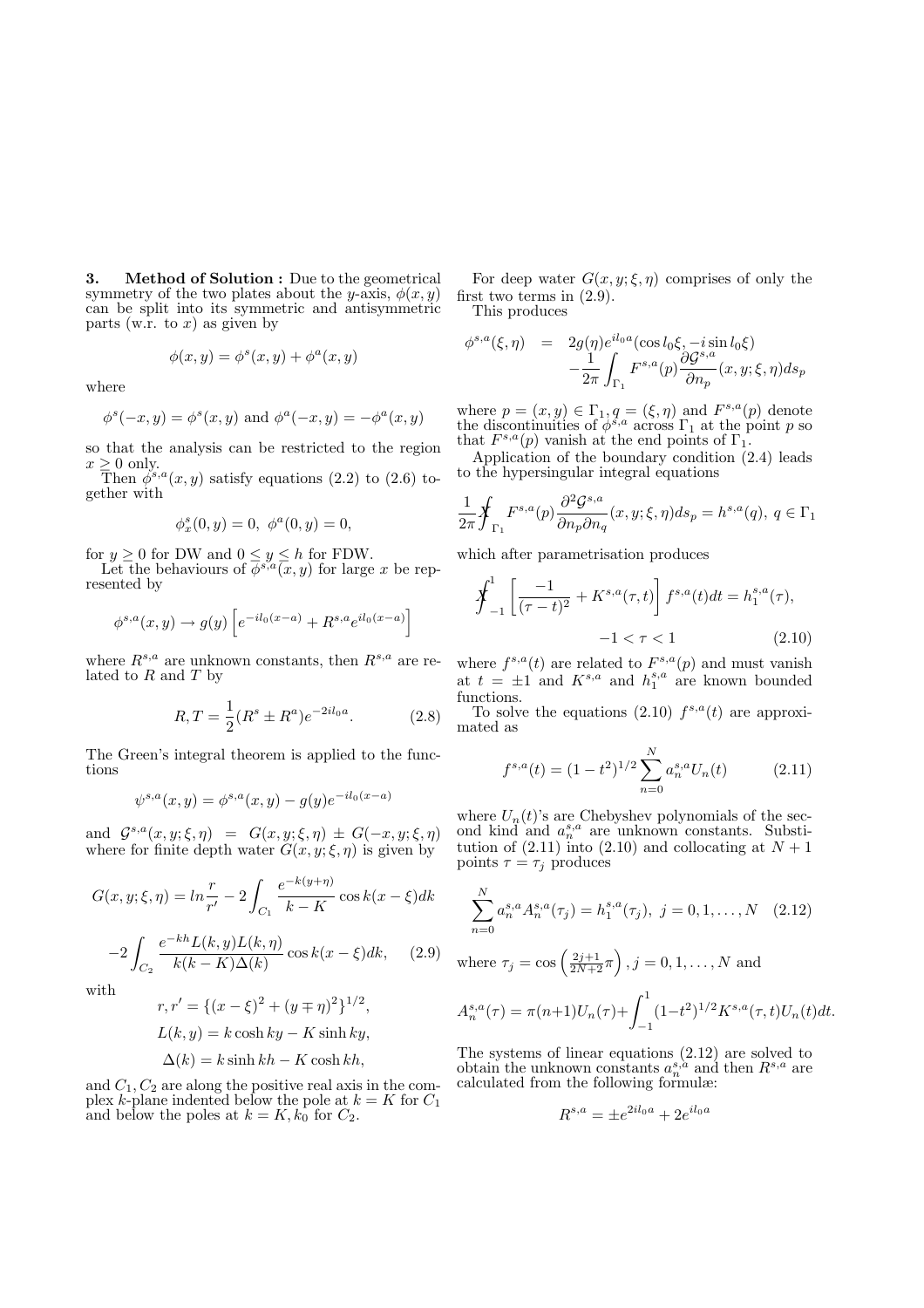$$
\int_{\Gamma_1} F^{s,a}(p) \frac{\partial}{\partial n_p} \left[ p(y) (i \cos l_0 x, \sin l_0 x) \right] ds_p
$$

where

$$
p(y) = \begin{cases} e^{-Ky} & \text{for DW} \\ \frac{2\cosh k_0h\cosh k_0(h-y)}{2k_0h + \sinh 2k_0h} & \text{for FDW} . \end{cases}
$$

Ultimately  $R$  and  $T$  are found by using the relations  $(2.8).$ 

#### 4. Numerical Results :



In Figure 1,  $|R|$  is depicted for two thin vertical plates  $(\alpha = 0)$  submerged in finite depth water. It is seen that the graphs of  $|R|$  are exactly similar to those obtained by Das et al.  $[4]$  who investigated oblique wave scattering by two vertical plates in finite depth water by Galerkin method.

The figure 2 displays  $|R|$  for different depths of submergence of the plates in water of uniform finite depth h for  $\alpha = 45^{\circ}$  and  $\frac{a}{b} = 1$ . It is noticed that when  $\frac{d}{h} = .1$ , almost all the data points for |R| for finite depth water coincide with those for deep water, obtained by taking  $\frac{a}{b} = 1$ ,  $\frac{d}{b} = 1$ ,  $\alpha = 45^o$ . However when  $\frac{d}{h}$  increases |R| decreases rapidly which is quite plausible as we are concerned with surface waves.



The effect of two closely situated vertical plates in deep water on  $|R|$  is manifested in figure 3. New parameters  $l = d + b$  and  $\mu = \frac{d-b}{d+b}$  are introduced in order to compare the results with those obtained by Evans [5] for a single vertical plate in deep water. The agreement between the two results is seen to be highly satisfactory if  $\frac{a}{b}$  is chosen to be 0.1.

The figure 4 depicts  $|R|$  for a wedge-shaped barrier for two cases - when the vertex of the wedge is upwards  $(\alpha = -60^{\circ})$  and when it is downwards  $(\alpha = 60^{\circ})$ . It is seen that the reflection coefficient is much higher for the wedge with vertex downwards than that for the wedge with vertex upwards for the same depth  $\left(\frac{d}{b} = 1\right)$  and separation  $\left(\frac{a}{b} = |\sin \alpha|\right)$  of the mid-points of the plates.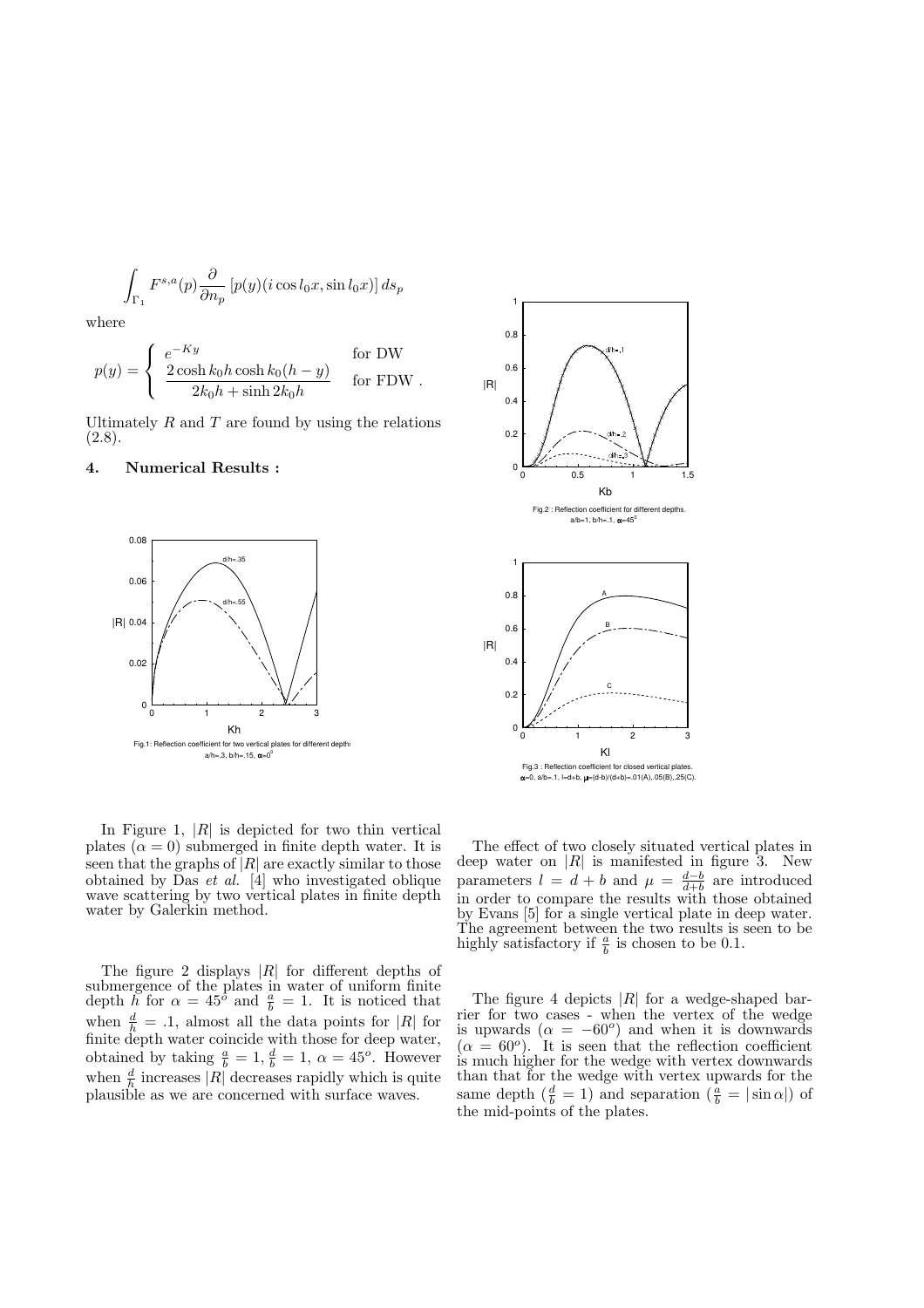

The figure 5 shows  $|R|$  for a single horizontal plate in deep water  $(\alpha = 90^o, \frac{a}{b} = 1)$  kept at different depths below the free surface. As the depth increases multiple reflection occurs and  $|R|$  attains the value unity for particular wave numbers.

The behaviour of  $|R|$  is shown in figure 6 for a horizontal plate with slit for different slit lengths by taking  $\alpha = 90^{\circ}, \frac{d}{b} = .3, \frac{a}{b} = 1.5, 1.3, 1.1$ . It is observed that as the slit length increases the overall reflection coefficient increases as a result of the increase in the effective length of the horizontal plate.



5. Conclusion : The hypersingular integral equation formulation is employed to study the scattering problems involving two thin symmetric inclined plates in finite and infinite depth water. It is observed that if the plates are submerged to a depth of order of one tenth of the depth of water they can be considered to be submerged in deep water. Known results for a single vertical plate in deep water and for two vertical plates in finite-depth water are produced. New results for wedge-shaped barriers are also established.

Acknowledgement : This work is supported by National Board for Higher Mathematics, INDIA.

#### REFERENCES

- 1. Parsons, N.F. and Martin, P.A., Appl. Oc. Res. 14 (1992) 313-321.
- 2. Parsons, N.F. and Martin, P.A., Appl. Oc. Res. 16 (1994) 129-139.
- 3. Midya, C., Kanoria, M and Mandal, B.N., Arch. Appl. Mech. 71 (2001) 827-840.
- 4. Das, P., Dolai, D.P. and Mandal, B.N., J. Wtry. Port. Coast. Oc. Engng. ASCE, 123 (1997) 163-171.
- 5. Evans, D.V., J. Fluid Mech., 40 (1970) 433-451.